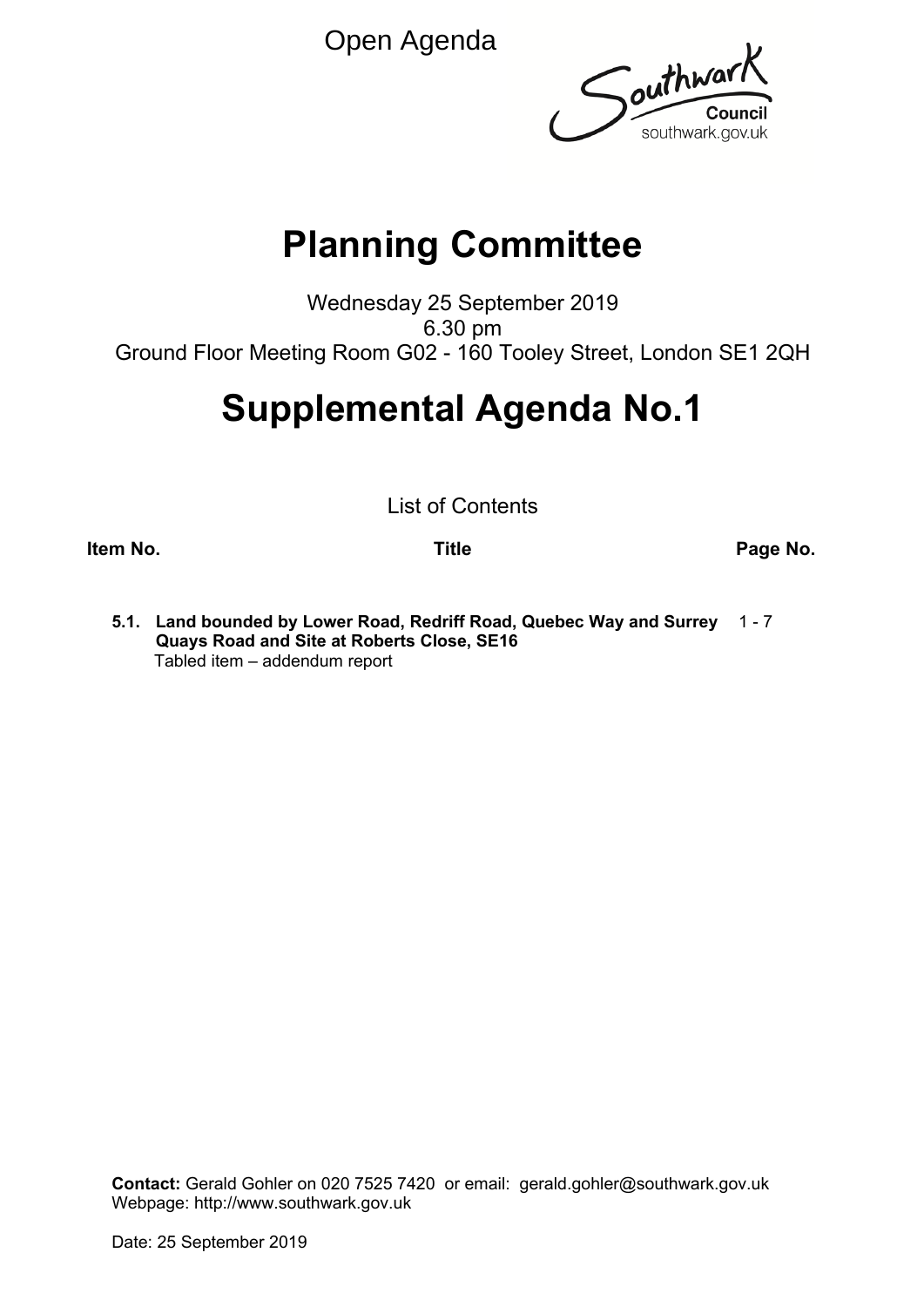# Agenda Item 5.1

| Item No:<br>5.1      | <b>Classification:</b><br>Open | Date:<br>25 September 2019                                                                         | <b>Meeting Name:</b><br><b>Planning Committee</b> |  |  |  |
|----------------------|--------------------------------|----------------------------------------------------------------------------------------------------|---------------------------------------------------|--|--|--|
| <b>Report title:</b> |                                | <b>Addendum report</b><br>observations,<br>clarifications<br>further<br>Late<br>and<br>information |                                                   |  |  |  |
|                      | Ward(s) or groups affected:    | Rotherhithe and Surrey Docks                                                                       |                                                   |  |  |  |
| From:                |                                | Director of Planning                                                                               |                                                   |  |  |  |

# **PURPOSE**

1. To advise members of observations, consultation responses and further information received in respect of the following planning applications on the main agenda. These were received after the preparation of the report and the matters raised may not therefore have been taken in to account in reaching the recommendation stated.

### **RECOMMENDATION**

2. That members note and consider the late observations, consultation responses and information received in respect of each item in reaching their decision.

# **FACTORS FOR CONSIDERATION**

#### **Item 7.1 – Application 18/AP/1604 for: Hybrid Planning Application – Canada Water Masterplan**

#### Draft Decision Notice

3. The draft decision notice setting out the full range of recommended planning conditions will be provided to Committee Members and made available for the general public on Thursday 26 September and it is suggested that any comments in relation to conditions are discussed at the second Planning Committee on Monday 30 September.

#### Additional consultation responses

- 4. As of Tuesday 24 September 2019, an additional 23 comments have been received since the publication of the Committee Report: 12x support, 2x commenting and 11x objections.
- 5. Submissions in support of the application have been received from: the Head teacher of Redriff School, The Dockland Settlements (x2), Kalmars, London South Bank University, Bede House, Rotherhithe Area Housing Forum, Toronto and Montreal House Residents Association and from several individuals (x3). Response from groups or organisations are summarised below.
- 6. Objections have been received from: Canary Wharf Group, Tesco, Stave Hill Ecological Park, 35% Campaign, a number of individuals (x6) and from Richard Buxton Solicitors on behalf of a number of stakeholders in the vicinity of Plot K1
- 7. Comments have been received from the Southwark Park Cricket Club supporting British Land's role in the local area, but not necessarily the application before the Committee and from the Friends of Southwark Park, as described below.
- 8. Additional comments in support of the application generally cite the aims and the ambitions of the Masterplan and identify the opportunities for new homes,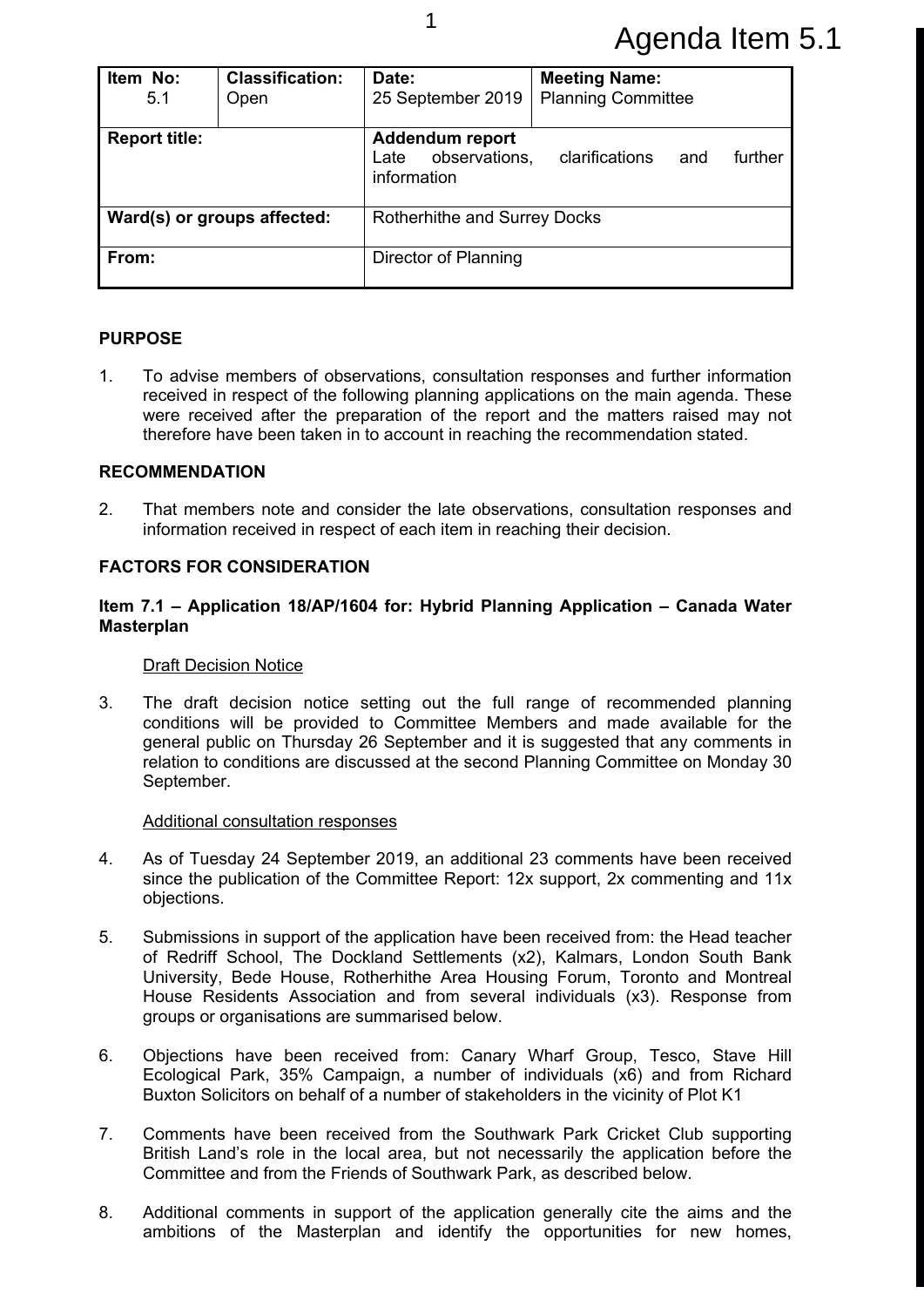employment, training, community and cultural activities that it would deliver. Supporters set out that there was a clear opportunity to better use this space at the centre of Canada Water. The focus of the objections varies depending on the organisation or individual, but generally concerns raised focus on the potential transport impacts (both public transport and highway), overshadowing and the affordable housing proposal.

9. Summaries of the detailed responses from local interest groups or organisations are set out below:

#### *Canary Wharf Group*

- 10. A comprehensive further objection has been received by Canary Wharf Group (CWG) stating that the application should be refused or deferred by Planning Committee until such time as British Land commit to making a significant financial contribution in the order of £200m to the Jubilee Line. A detailed technical assessment is submitted by Steer Group on behalf of CWG. CWG state that this transport assessment is flawed because the "Canada Water Strategic Transport Study" has not been published and because the Transport Assessment does not include an assessment of the evening peak. CWG's view is that the development will have a negative impact on local residents at Canada Water and at nearby areas with stops on the Jubilee Line. CWG note that similar sized projects at Kings Cross, Battersea and Canary Wharf have made more significant investments in strategic transport infrastructure. CWG state that TfL should re-visit the recent decision to cancel a planned purchase of additional trains that would have increased the frequency and capacity of the Jubilee Line.
- 11. Steer's technical report addresses the existing conditions, proposed upgrade and the effect of the Elizabeth Line, the transport impacts of the Canada Water scheme and the results of their technical review. The response cites TfL comments on the transport modelling that have been provided at different times throughout the preapplication and application process. Steer contend that the absence of the Canada Water Strategic Transport Study means that the full impacts of the Canada Water development cannot be fully understood. Steer present data suggesting that Canada Water Station will be busier in 2031 than anticipated in the submitted Transport Assessment. Steer suggest that the submitted Transport Assessment is updated to reflect 32 trains per hour on the Jubilee Line in the morning and evening peaks, that sensitivity analyses are conducted with a reduced service and that the transport mitigation package is increased to include substantial investment in the Jubilee Line.

#### *Transport for London*

- 12. TfL have provided an initial response to the Canary Wharf objection and it is anticipated that further detail will be provided in advance of the second Committee session. Their response states that while they acknowledge the public transport concerns, as with many parts of London, development in the Canada Water Opportunity Area is enshrined in policy and long planned and a series of planned strategic interventions are intended to facilitate this. TfL note that growth is planned throughout the Jubilee Line corridor.
- 13. TfL believe that CWG underplay the importance of the Elizabeth Line, which they believe will be transformative in terms of transport capacity serving Canary Wharf, providing a closely matched alternative to the Jubilee Line and, as a result, providing relief at Canada Water.
- 14. As expressed in their formal comments on the application, TfL reiterate their belief that (approximately) £32.5m package of transport mitigation measures that will be secured in the s106 agreement are proportionate to the impacts associated with the development. TfL point to committed strategic transport interventions including enhanced DLR capacity, additional trains on the London Overground serving Surrey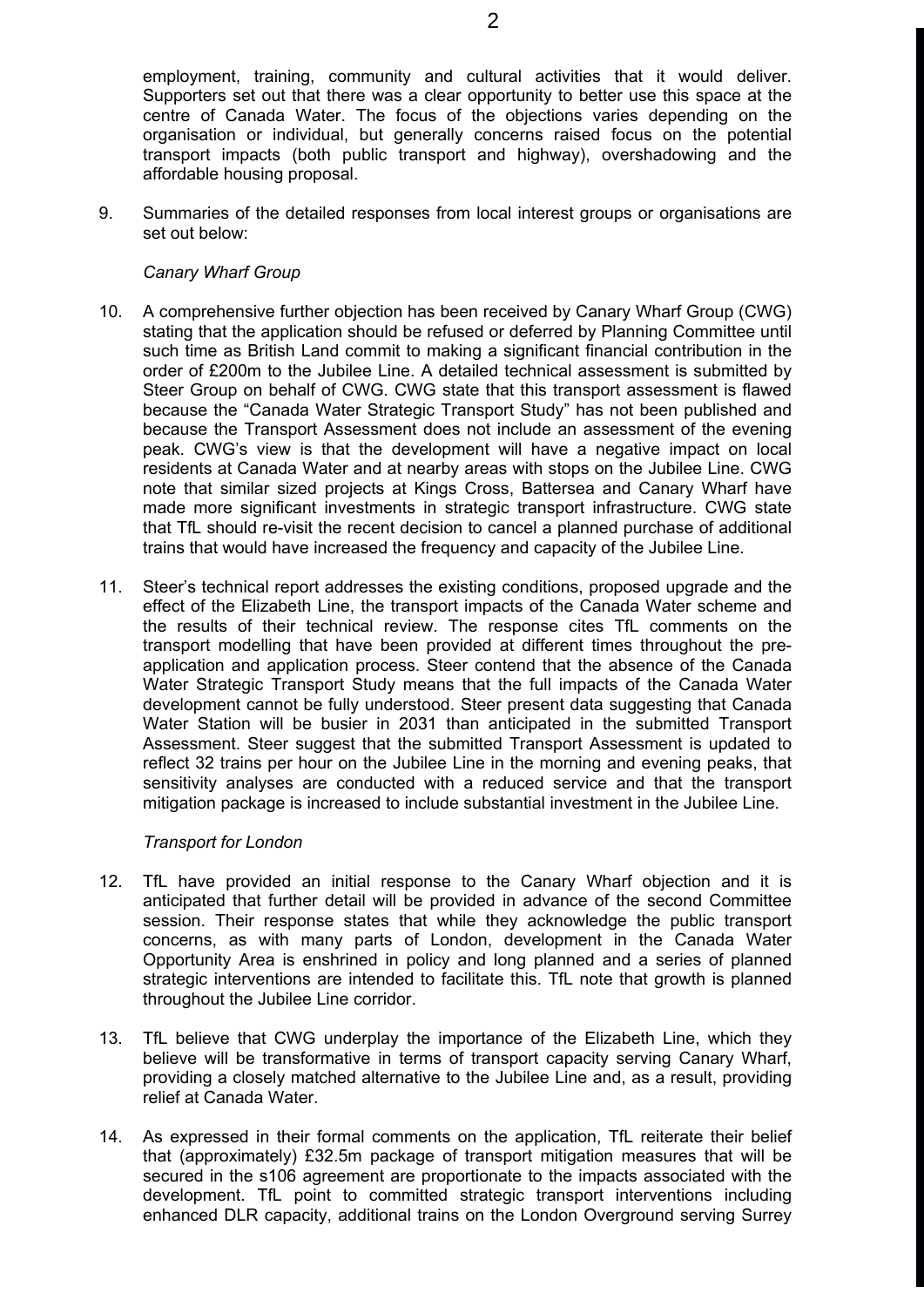Quays & Canada Water, the delivery of Cycle Superhighway 4 and the expansion of cycle hire as benefiting the transport context at Canada Water.

- 15. While CWG have drawn attention to other large-scale developments in London, TfL opine that this comparison is overly simplistic given that the developments cited, such as Battersea Power Station, have very different characteristics and, ultimately, have each been determined by their respective planning authorities based on their individual merits. TfL suggest that CWG's own Wood Wharf development is a better comparator and that the financial package between these two schemes – s106 obligations, s278 highways works, CIL – is comparable.
- 16. For these reasons, TfL confirm their view that, from a strategic transport perspective, a high density, mixed used development on a site that is currently car dominated represents a far more sustainable development that could be achieved at other locations.

*Tesco*

- 17. The initial Tesco objection was received after the Committee Report had been completed and so there was only an opportunity to briefly summarise its content. A second objection has since been submitted, reiterating the original points and requesting that they be brought to the attention of Committee Members. The original objection has been available online, in its entirety, since its receipt. Tesco's specific objections are:
	- That no commercial agreement has yet been reached between Tesco and British Land on the replacement store. As such, references to the new Tesco store in Zone G are premature. As such, Committee Members are advised that while the scheme has been designed to accommodate a new Tesco store in Zone G, for the time being this Zone should be regarded as making provision for a large format food store, that could be Tesco, subject to them agreeing commercial terms with BL;
	- Tesco are concerned that there are insufficient safeguards to allow for the continuity of the wider retail offer at Canada Water and that, without this, the vitality of the town centre could be harmed. Tesco state that they are unaware as to whether BL has made any meaningful progress in discussions with retailers who would be affected;
	- Tesco remain unconvinced that Zone G is an appropriate location for a new store and that by positioning a store here it could undermine the wider retail offer in the town centre. Further they state that the proposed design of the new store has a number of weaknesses compared to the existing. They do however note that a Memorandum of Understanding is in place to address parking concerns.

#### *Stave Hill Ecology Park*

18. Further comments have been submitted in relation to the overshadowing of Russia Dock Woodland as a result of K1. The response outlines that as well as a loss of light, the overshadowing will result in a loss of warmth and that this will impact soil ecosystems and wildlife. The response states that overshadowing images do not show the full extent of the overshadowing impact because they are overlaid with existing trees. They state that the focus on the hop garden, orchard and butterfly area is misleading because the Local Nature Reserve is managed as a single landscape and that wildlife/value is not confined to these spaces. The response states that Waterman have not identified the habitats present in the correct manner and that the council's consultants, LUC, should have sought further information directly from the volunteers at the Ecology Park. The objection states that while the development of K1 is not objected to, the block should be re-designed.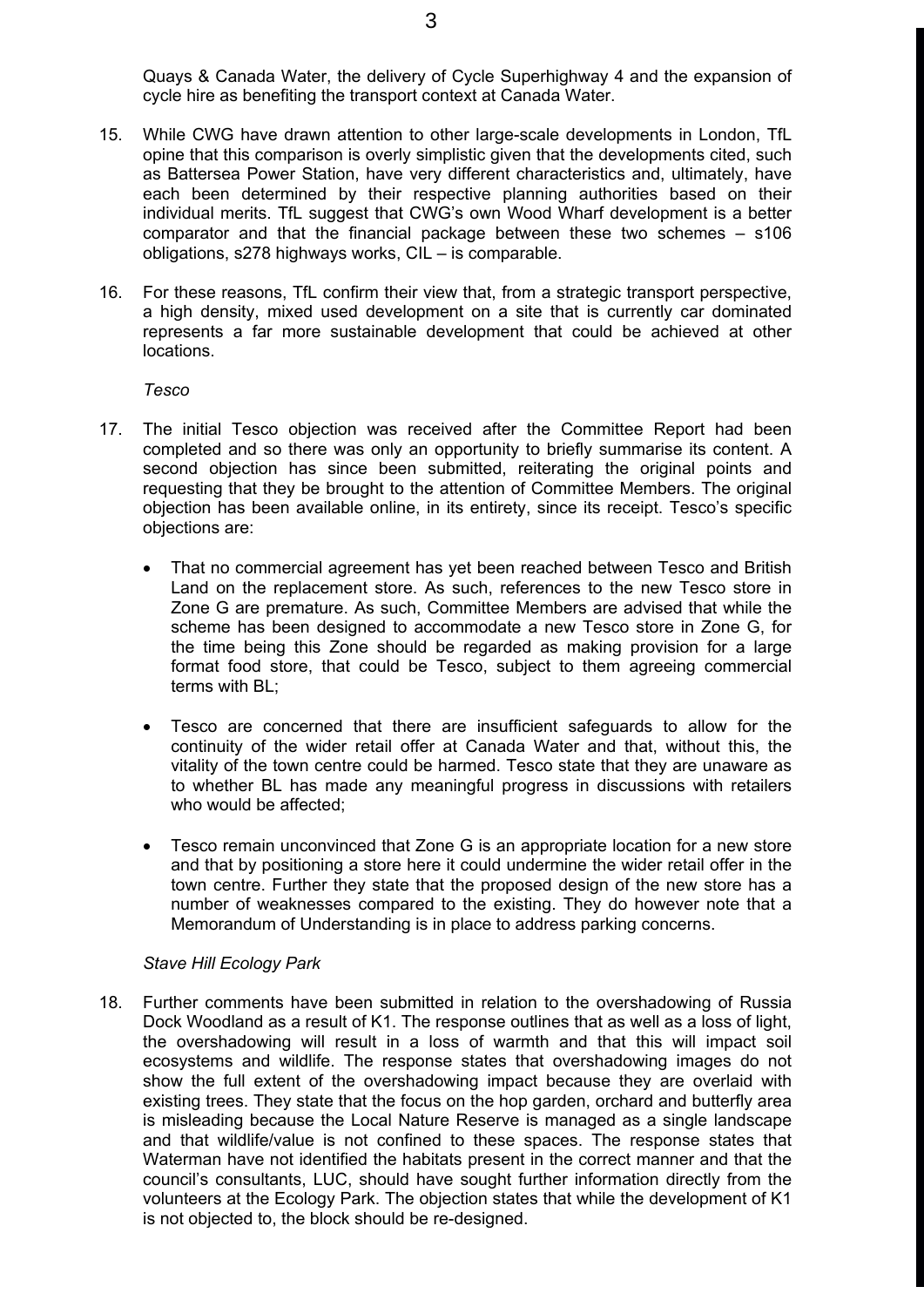#### *Richard Buxton Solicitors*

A response has been received on behalf of the Friends of Russia Dock Woodland, Friends of Stave Hill Ecology Park, local residents around the K1 Development Plot and parents and governors of St John's Roman Catholic Junior School and Alfred Salter School. The response selectively quotes London Plan policy 3.9 'Mixed and Balanced Communities' and states that the division of housing tenures between Plots A1 and K1 are contrary to this policy. The response draws attention to the points raised in the further submission by representatives of Stave Hill Ecological Park and states that the K1 is not compliant with the Area Action Plan given that it has a higher number of dwellings than was anticipated in the Plan and fails to step down towards the Woodland.

### *35% Campaign*

- 19. The 35% campaign object to the level of affordable housing that is proposed, raising the following specific points:
	- 1. Any reviews of the viability of the scheme should be of all elements of the development, not just the residential element as proposed;
	- 2. The cap on any affordable housing uplift should be 50%, in line with policy, not 40% as proposed;
	- 3. The 20% policy compliant level of family housing should be strictly maintained across all zones of the development, and not relaxed as proposed;
	- 4. The limit of 5% studio housing should be strictly maintained, and not doubled to 10% for market housing, as proposed.

### *Rotherhithe Area Housing Forum*

- 20. The Rotherhithe Area Housing Forum (RAHF) have provided further comments in additional to those referenced in Paragraph 132 of the Committee Report. RAHF continue to support the proposed application, subject to a number of conditions. While the response is very detailed and can be read online in its entirety, new points raised in response to the Committee Report include:
	- That in the absence of an educational establishment being provided, land allocated for student accommodation should be instead used to deliver homes for the elderly;
	- It should be acceptable for studio flats to be provided as part of the affordable housing mix;
	- A commitment should be made, via condition or s106 obligation, to invest £77,490 (the payment required due to a shortfall in private amenity space in Plot A1 that is referenced in Paragraph 774) at Kind George's Field Park;
	- A community safety hub should be secured in the s106 agreement that could be used by the Metropolitan Police
	- More specific investments in youth facilities should be secured
	- Detailed comments are provided on the potential highways impacts. While the response states an acceptance that the traffic impacts associated with the first phase of the development will not be significant, concern is raised around the impacts of later phases, particularly for the roads in the vicinity of the Lower Road gyratory. The response draws attention to some of the specific modelling assumption and traffic flows, as well as the potential impacts of interventions being consulted on (separately) as part of the council's Movement Plan. The responses emphasises that highways impacts must be mitigated and that the impacts must be monitored throughout the construction programme and for a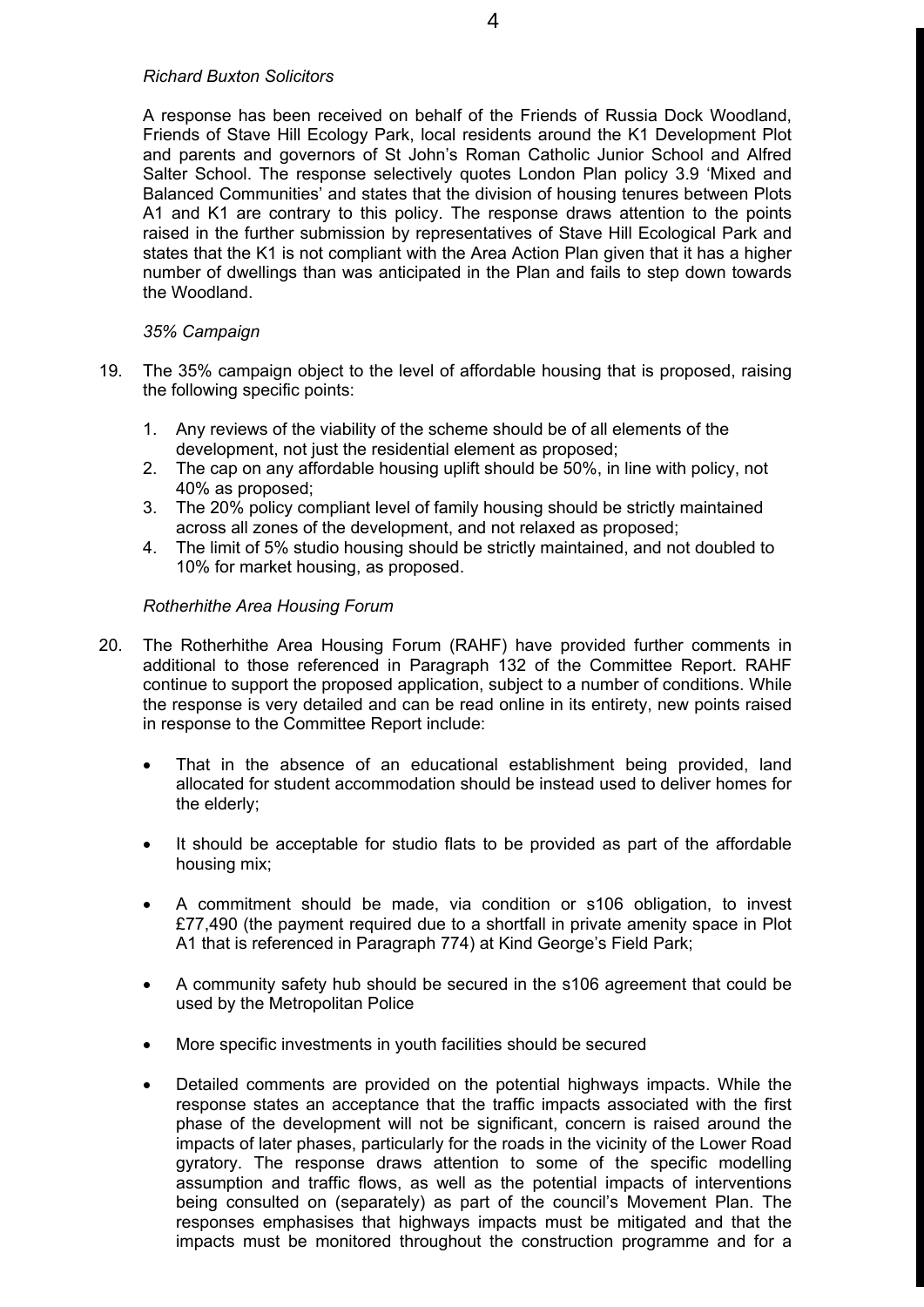period of time once Plots are completed. As part of this monitoring, the responses states that a Community Liaison Group should be established and that the applicant commits to continue to work with the local community to ensure that they have a voice in the delivery of the development and clearly benefit from the opportunities that the development would deliver.

#### *Friends of Southwark Park*

21. The Friends of Southwark Park confirm that they neither support nor object to the proposed development, but suggest that above mentioned £77,490 payment that will be secured to compensate for the shortage of private amenity space in Plot A1 is invested at King George's Field Park. The response welcomes improvements to Canada Water Dock and sets out that Southwark Park would benefit from further investment in sporting infrastructure.

#### *Toronto and Montreal House Residents Association*

22. Comprehensive document received on 24 September. The response elaborates on points previously raised by TMHRA and provides a detailed commentary on the officer report. Like RAHF, the response is broadly supportive but raises a wide range of questions, clarifications and conditions. The detailed response is available on the Planning Register for review and a summary of this response will be provided for Committee Members prior to the next Committee Meeting on Monday 30 September.

#### Corrections and clarification to the Committee Report

- 23. Members' attention is drawn to the following series of corrections and clarifications in the Committee Report that was published on Friday 13 September 2019:
- 24. Paragraph 255 should state that where the viability review indicates an improvement in the viability of the scheme such that more affordable housing can be delivered, this will be provided in the next 500 unit tranches of homes, but not necessarily the next Development Plot.
- 25. Paragraphs 297 and 314 As described above, while the scheme has been designed to allow the retention of a Tesco store in Zone G, this remains subject to commercial terms being agreed between Tesco and British Land
- 26. Paragraph 316 The reference to affordable retail units having a 15 year term should be revised to 10 year term.
- 27. Paragraph 317 Reference to 10% of retail units being "small units" should be read as 10% of retail floorspace since this is quantified but the number of individual units is unknown.
- 28. Paragraph 345 the wider business support package has been updated following further discussion with officers in the local economy team. The community credit union finance initiative has been omitted given that this facility is already available.
- 29. Paragraph 453 This should be clarified to state that: "The development is expected to generate between 1,800 and 2,500 bus trips in the three hour morning peak". The 230-450 two-way trips currently referenced are the additional journeys that are projected in addition to the existing number of trips
- 30. Paragraph 458 reference is made to 270 public parking spaces at the Printworks, these are private car parking spaces
- 31. Paragraph 460 References to rapid charging and the as yet unpublished Mayoral SPG superseded by agreement that a minimum of 20% of all car parking will be active electric vehicle charging (i.e. all infrastructure provided) and the remaining 80%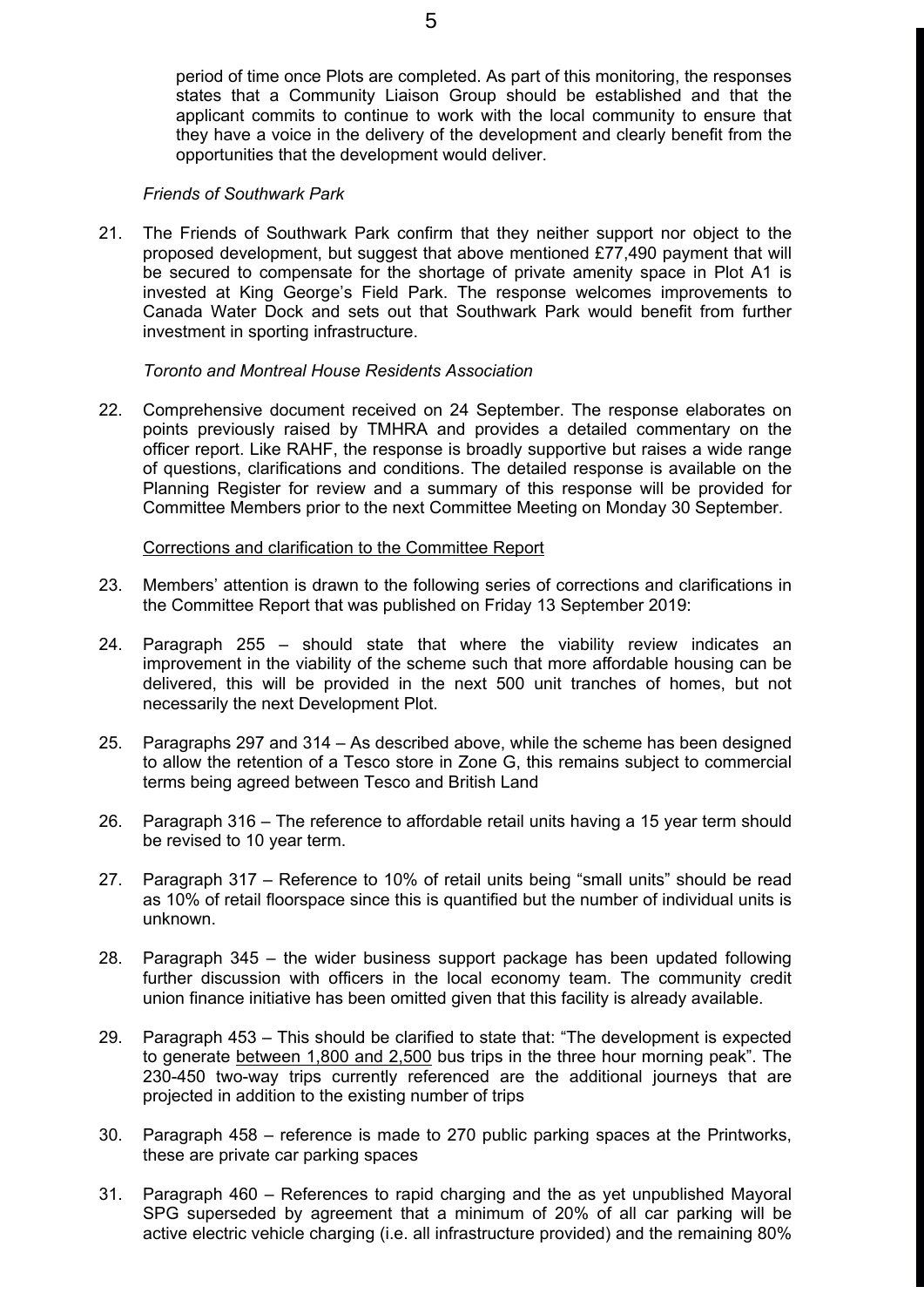will be 'passive' i.e. future-proofed and ready to be used as Electric Vehicle Charging Points.

# Daylight and Sunlight

32. The tables on pages 179 to 190 of the Committee Report are updated as follows:

### *Vertical Sky Component*

| Property                         | No.<br>windows | No. where<br>impact   | Impacts beyond BRE guidelines | No. of<br>windows        |                          |                                         |
|----------------------------------|----------------|-----------------------|-------------------------------|--------------------------|--------------------------|-----------------------------------------|
|                                  | tested         | meets BRE<br>guidance | 20-30%                        | 30-40%                   | $40% +$                  | meeting<br>alternative<br>target values |
| <b>Baltic Court</b>              | 78 77          | 78 77                 | $\overline{\phantom{a}}$      | $\overline{\phantom{0}}$ | $\overline{\phantom{a}}$ | 78 77                                   |
| Canada<br><b>Water Site C1</b>   | 217            | 152 154               | 2019                          | 24                       | 20                       | 162                                     |
| Landale<br><b>House</b>          | 173            | 4746                  | 4647                          | 43                       | 37                       | 112                                     |
| <b>Claremont</b><br><b>House</b> | 149            | 78/79                 | 13                            | 20                       | 38                       | 117-120                                 |
| Quebec<br>Quarter                | 566 666        | <b>277 325</b>        | 46 62                         | 63 79                    | 179 200                  | 393 485                                 |
| <b>Total</b>                     | 3,161<br>3,160 | 1,828                 |                               |                          |                          | 2465 2,676                              |

#### *No Sky Line/Daylight Distribution Table*

| Property                         | No.<br>windows | No. where<br>impact   | Impacts beyond BRE guidelines | No. of<br>windows |         |                                         |
|----------------------------------|----------------|-----------------------|-------------------------------|-------------------|---------|-----------------------------------------|
|                                  | tested         | meets BRE<br>guidance | 20-30%                        | 30-40%            | $40% +$ | meeting<br>alternative<br>target values |
| <b>Hothfield</b><br><b>Place</b> | 126            | 77 81                 | 409                           | 89                | 29 27   | 104                                     |
| <b>Lower Road</b>                | 209            | <b>464 165</b>        | 26                            | 10                | 58      | 201                                     |
| <b>Orchard</b><br><b>House</b>   | 133 132        | 119                   | 32                            | $\mathbf{1}$      | 10      | 120                                     |
| Quebec<br>Quarter                | 282            | 203-204               | 2019                          | 5                 | 54      | 236                                     |
| <b>Total</b>                     | 1,785          | 1,402 1,398           | 117-116                       | 65                | 206     | 1,615                                   |

# *Annual Probable Sunlight Hours*

| Property | No.     | No.        | Impacts beyond        |        | Impacts beyond BRE |        |        | Compliance with      |  |
|----------|---------|------------|-----------------------|--------|--------------------|--------|--------|----------------------|--|
|          | windows | where      | <b>BRE</b> guidelines |        | guidelines         |        |        | Alternative          |  |
|          | tested  | impact     | Annual                |        | Winter             |        |        | <b>Target Values</b> |  |
|          |         | meets      | $20 -$                | $30 -$ | $40% +$            | $20 -$ | $30 -$ | $40% +$              |  |
|          |         | <b>BRE</b> | 30%                   | 40%    |                    | 30%    | 40%    |                      |  |
|          |         | quidance   |                       |        |                    |        |        |                      |  |
|          |         |            |                       |        |                    |        |        |                      |  |